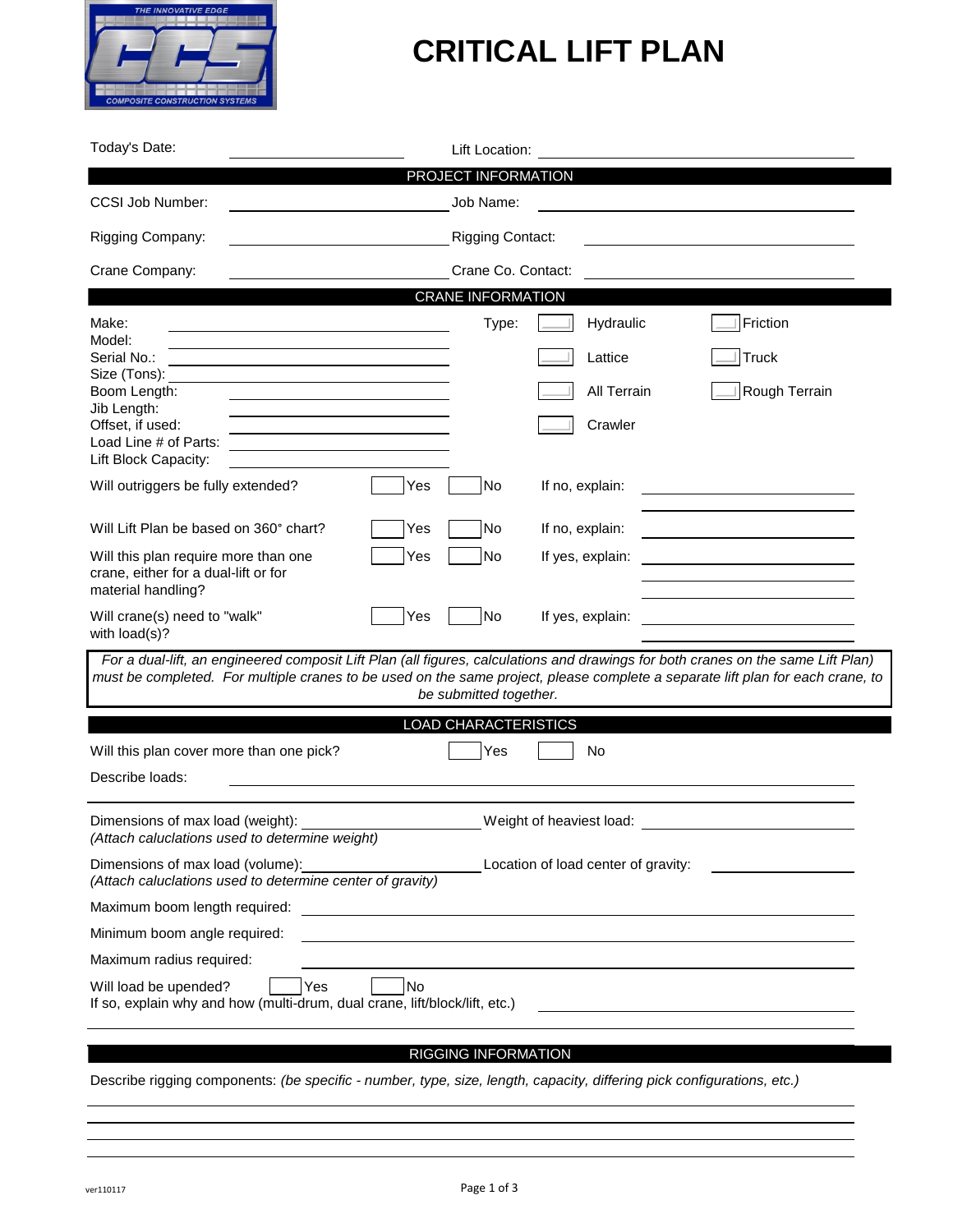Describe and show minimum capacity component:

|     | Other weights to be considered to determine gross load:<br>Max Load:                                                                                                                     | If a lifting beam or other similar component is used, attach capacity, PE certification and drawing. |  |
|-----|------------------------------------------------------------------------------------------------------------------------------------------------------------------------------------------|------------------------------------------------------------------------------------------------------|--|
|     |                                                                                                                                                                                          |                                                                                                      |  |
|     |                                                                                                                                                                                          |                                                                                                      |  |
|     |                                                                                                                                                                                          | Hook Block:                                                                                          |  |
|     | Rigging:                                                                                                                                                                                 | Load Line:                                                                                           |  |
|     | Jib:                                                                                                                                                                                     | Max Gross Load:<br><u> 1989 - John Stein, Amerikaansk politiker (</u>                                |  |
|     | Jib hook:                                                                                                                                                                                | Other:                                                                                               |  |
|     |                                                                                                                                                                                          | CRANE LOCATION / CLEARANCE                                                                           |  |
| 1.  | Provide a to-scale plot plan showing crane location, adjacent buildings, piperacks and other significant<br>obstructions within load swing radius. Indicate direction and span of swing. |                                                                                                      |  |
| 2.  | Provide a to-scale elevation depicting crane, adjacent structions and load.                                                                                                              |                                                                                                      |  |
| 3.  | What is horizontal distance from the crane center pin to the nearest structure?                                                                                                          |                                                                                                      |  |
| 4.  | What is minimum clearance from boom to highest point of structure during pick?                                                                                                           |                                                                                                      |  |
| 5.  | What is minimum clearance from load to highest point of structure during pick?                                                                                                           |                                                                                                      |  |
| 6.  | What is minimum distance from boom to load during pick?                                                                                                                                  |                                                                                                      |  |
| 7.  | If the load or any part of the crane will be over any active piping, tanks or equipment during pick,                                                                                     |                                                                                                      |  |
| 8.  | Confirm underground site utilities have been identified.                                                                                                                                 |                                                                                                      |  |
| 9.  | If outriggers will be located over underground utilities, please explain.                                                                                                                |                                                                                                      |  |
| 10. | Will signaling be by hand or radio?                                                                                                                                                      |                                                                                                      |  |
| 11. | Who will be responsible for signaling?                                                                                                                                                   |                                                                                                      |  |
|     |                                                                                                                                                                                          | SUMMARY "WORST CASE LIFT SCENARIO"                                                                   |  |
|     | Maximum Radius:<br>Minimum Boom Angle:                                                                                                                                                   |                                                                                                      |  |
|     | Max Gross Load:                                                                                                                                                                          | Max Chart Capacity:                                                                                  |  |
|     | Percentage of capacity Max Gross Load / Max Capacity:                                                                                                                                    |                                                                                                      |  |
|     |                                                                                                                                                                                          | <b>ATTACHMENTS</b>                                                                                   |  |
|     | These attachments must be present to have a complete critical lift plan:                                                                                                                 |                                                                                                      |  |
|     | Plot plan with crane location                                                                                                                                                            | Notes:                                                                                               |  |
|     | <b>Elevation Plan</b>                                                                                                                                                                    | Notes:                                                                                               |  |
|     | Load Calculations                                                                                                                                                                        | Notes:                                                                                               |  |
|     | <b>Rigging Lists</b>                                                                                                                                                                     | Notes:                                                                                               |  |
|     | <b>Crane Charts</b>                                                                                                                                                                      | Notes:                                                                                               |  |
|     | Be prepared to confirm the following additional items:                                                                                                                                   | ADDENDUM / ADDITIONAL CONSIDERATIONS                                                                 |  |

- 4. All pick points vertically above load center of gravity (NO SIDE LOADS)
- 5. Taglines to be used
- 6. Outrigger floats and dunnage installed (minimum 3'x3'x4') and size